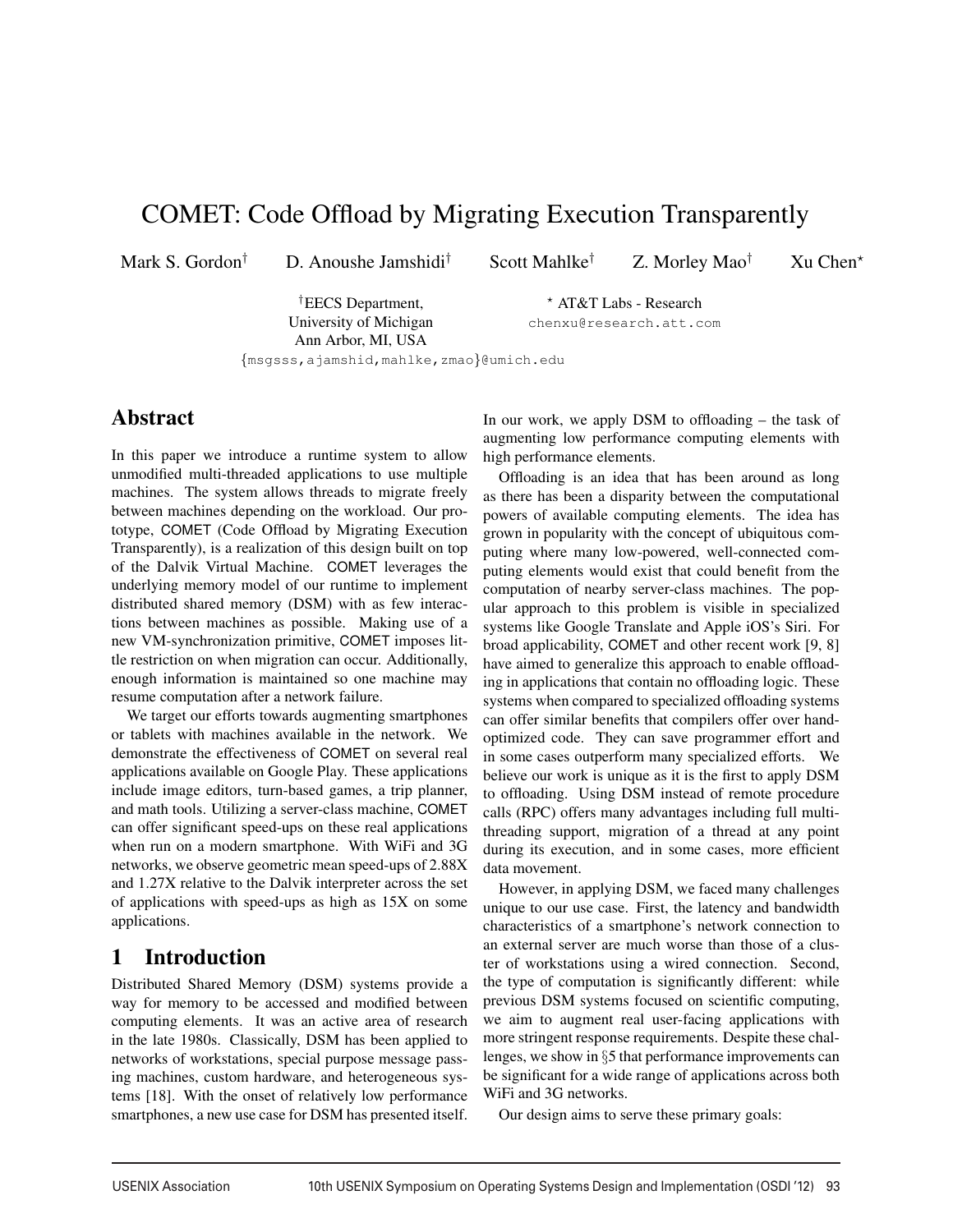

Figure 1: High-level view of COMET's architecture

- Require only program binary (no manual effort)
- Execute multi-threaded programs correctly
- Improve speed of computation
- Resist network and server failures
- Generalize well with existing applications

Building upon previous work, our work offers several new contributions. To the best of our knowledge, we propose a new approach to lazy release consistency DSM [20] that operates at the field level granularity to allow for multiple writers of the same memory unit. This allows us to minimize the number of times the client and server need to communicate to points where communication *must* occur. Using DSM also allows us to be the first offloading engine to fully support multi-threaded computation and allow for threads to move between endpoints at any interpreted point in their execution rather than offloading only entire methods. Despite these features, COMET is designed to allow computation to resume on the client if the server is lost at any point during the system's execution. Finally, we propose a very simple scheduling algorithm that can give some loose guarantees on worst case performance. Figure 1 gives an overview of the design of the system.

We implemented COMET within the Dalvik Virtual Machine of the Android Gingerbread operating system and conducted tests using a Samsung Captivate phone and an eight core server for offloading. Our tests were comprised of a suite of nine real-world applications available on Google Play including trip planners, image editors, games, and math/science tools. From our tests, we found that COMET achieved a geometric mean speedup of 2.88X and average energy savings of 1.51X when offloading using a WiFi connection. 3G did not perform as well with a geometric speedup of 1.27X and a modest increase in energy usage. With lower latency and higher bandwidth, we expect better offloading performance for 4G LTE networks compared to 3G.

The rest of the paper is organized as follows. In §2, we summarize works in the field of DSM and offloading and discuss how they relate to COMET. §3 presents the overall system design of COMET. §4 describes how we implemented COMET using Android's Dalvik Virtual Machine. §5 presents how we evaluated COMET including the overheads introduced by the offloading system, performance and energy improvements for our benchmark suite, and two case studies demonstrating some interesting challenges and how COMET solves them. §6 covers some limitations of our system, and §7 ends with final remarks.

### 2 Related Work

A significant amount of work has gone into designing systems that combine the computation efforts of multiple machines. The biggest category of such systems are those that create new programming language constructs to facilitate offloading. Agent Tcl [14] was one such a system that allowed a programmer to easily let computation "jump" from one endpoint to another. Other systems that fall into this broad category include Emerald [19], Network Objects [5], Obliq [6], Rover [17], Cuckoo [21], and MapReduce [11]. Other work instead focuses on specific kinds of computation like Odessa [26] which targets perception applications, or SociableSense [27] designed for harvesting social measurements. COMET takes an alternative approach by building on top of an existing runtime and requiring no binary modifications.

Other related offloading systems include OLIE [15], which applied offloading to Java to overcome resource constraints automatically. Messer et al. [23] proposed a system to automatically partition application components using MINCUT algorithms. Hera-JVM [22] used DSM to manage memory consistency while doing RPC-style offloading between cores on a Cell processor. Helios [25] was an operating system built to utilize heterogeneous programmable devices available on a device.

Closer to our use case, MAUI [9] enabled automated offloading and demonstrated that offloading could be an effective tool for performance and energy gains. In their system, the developer was not required to write the logic to ship computation to a remote server; instead he/she would decide which functions *could* be offloaded and the offloading engine would do the work of deciding what *should* be offloaded and collecting all necessary state. Requiring annotation of what could be offloaded limited the reach of the system leaving room for CloneCloud [8] to extend this design, filling this usability gap by using static analysis to automatically decide what could be offloaded. Other works, like ECOS [13], attempt to address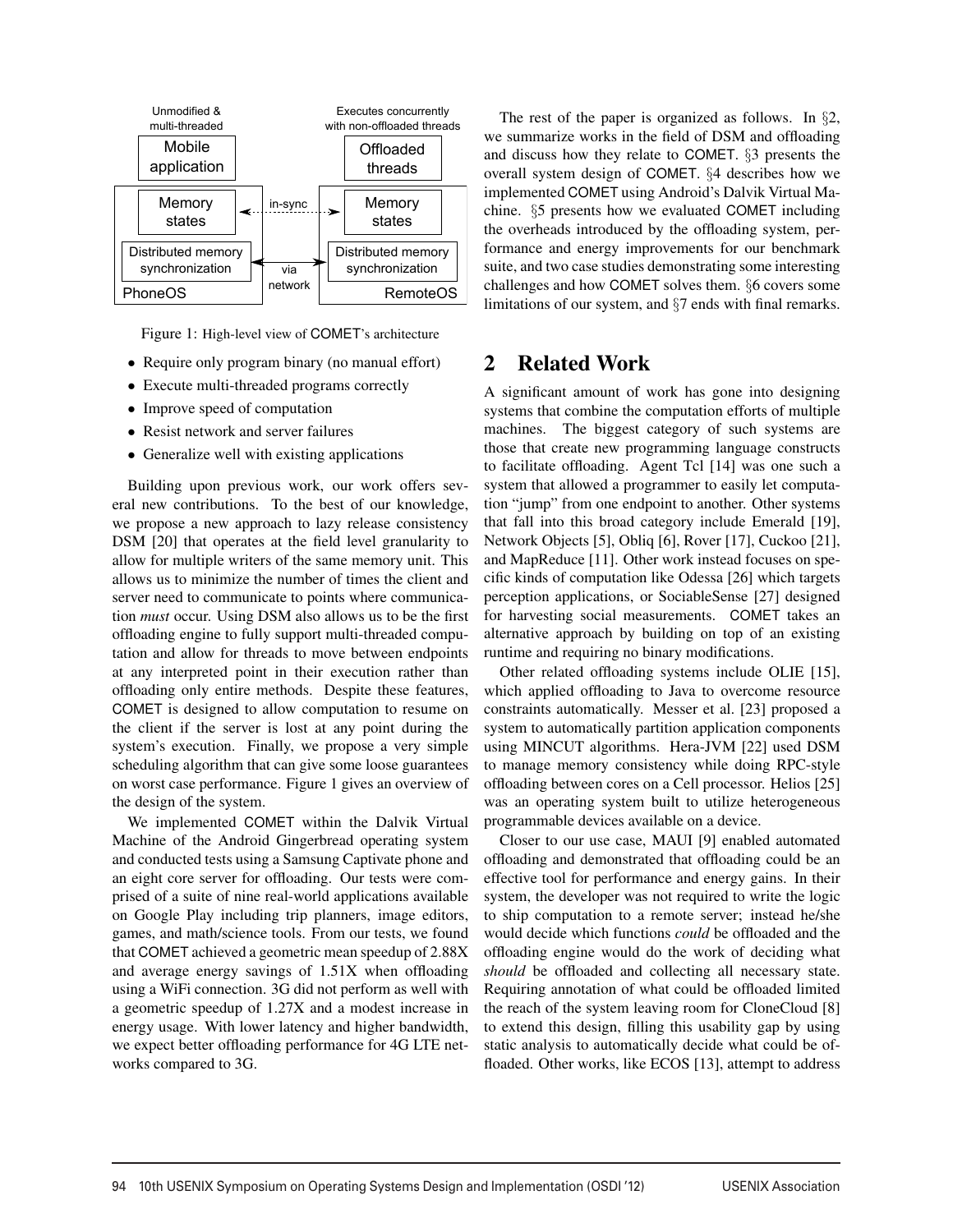the problem of ensuring data privacy to make offloading applicable for enterprises.

JESSICA2 implemented DSM in Java for clusters of workstations. JESSICA2 implemented DSM at the object level using an object homing technique. This approach is not suitable for our use case because each synchronization operation triggers a network operation. Moreover it is not robust to network failures.

Munin [7] was one of a couple early DSM prototypes built during the 90s that targeted scientific computation on workstations. Shasta [29] aimed to broaden the applicability of software DSM by making a system that worked with existing applications. These were followed up by systems like cJVM [4] and JESSICA2 [30] which brought together DSM and Java. However these systems are constructed for low latency networks where the cost communication is relatively low encouraging designs with more communication events and less data transfer. Additionally, as is the case with cJVM and JESSICA2, the DSM design is not conducive to failure recovery.

Our work can be seen as a combination of the efforts of these DSM systems with the offloading frameworks of Maui and CloneCloud. Unlike much of the work on offloading discussed above, we focus not on *what* to offload but more on the problem of *how* to offload. COMET makes use of a new approach to DSM to minimize the number of communication events necessary while still supporting multi-threaded applications. We attempt to demonstrate COMET's applicability by evaluating on several existing applications on Google Play.

# 3 Design

This section contains the overall design of COMET to meet the five goals listed in  $\S$ 1. Although some specific references to Java are made, the design of COMET aims to be general enough to be applied to other managed runtime environments (such as Microsoft's Common Language Runtime). Working with a virtualized runtime gives the additional benefit of allowing the use of heterogeneous hardware.

To facilitate offloading we use DSM techniques to keep the heap, stacks, and locking states consistent across endpoints. These techniques together form the basis of our distributed virtual machine, allowing the migration of any number of threads while being consistent with the Java Memory Model. Our DSM strategy can be considered both lazy and eager – lazy in the classic sense that our protocol acts on an acquire, and eager in the sense that we eagerly transmit all dirtied data when we do act. This strategy is useful for reducing the frequency of required communication between endpoints, necessary to deal with high latency between endpoints that often exists in wireless networks.

While it appears our design could be extended to more than two endpoints, we discuss how operations work specifically for the two endpoint case that our prototype supports. Our intended endpoints are one client (a phone) and one server (a high-performance machine). However, the design rarely needs to identify which endpoint is which and our work could be used in principle to combine two similarly powered devices.

# 3.1 Security

Under our design a malicious server can take arbitrary action on behalf of the client process being offloaded. Additionally we have no mechanism to ensure the accuracy of the computed data nor the privacy of the inputs provided. Therefore it seems necessary that the offload server be trusted by the client.

However there is no need for the server to trust the client. In this initial design the server only grants access of its computation resources to the client and it has no private data to compromise or dependency on the accuracy of computation.

# 3.2 Overview of the Java Memory Model

The Java Memory Model plays an important role in our design dictating what data must be observed by a thread. In the JMM, memory reads and writes are partially ordered by a transitive "happens-before" relationship. A read must observe a write if the write "happens-before" the read. The Java specification also supports threads and locks which directly tie into the JMM.

Within a single thread, all memory operations are totally ordered by which happened first during execution. Across threads, release consistency is used; when thread *A* acquires a lock previously held by thread *B*, a "happensbefore" relationship is established between all operations in thread *B* up to the point the lock was released and for all future memory operations of thread *A*, meaning whatever writes thread *B* made before releasing the lock should be visible to thread *A*. Other miscellaneous operations like volatile memory accesses or starting a thread, can also create "happens-before" relationships between accesses in different threads.

Still there remain cases where there may be several writes that a read could observe. These situations are called data races and usually indicate a buggy program. This situation, however, is occasionally intentional. For example, let  $W$  be the set of writes that "happen-before" the read. Then the VM may let the read observe any maximal element of  $W$  or any write not ordered with respect to the read.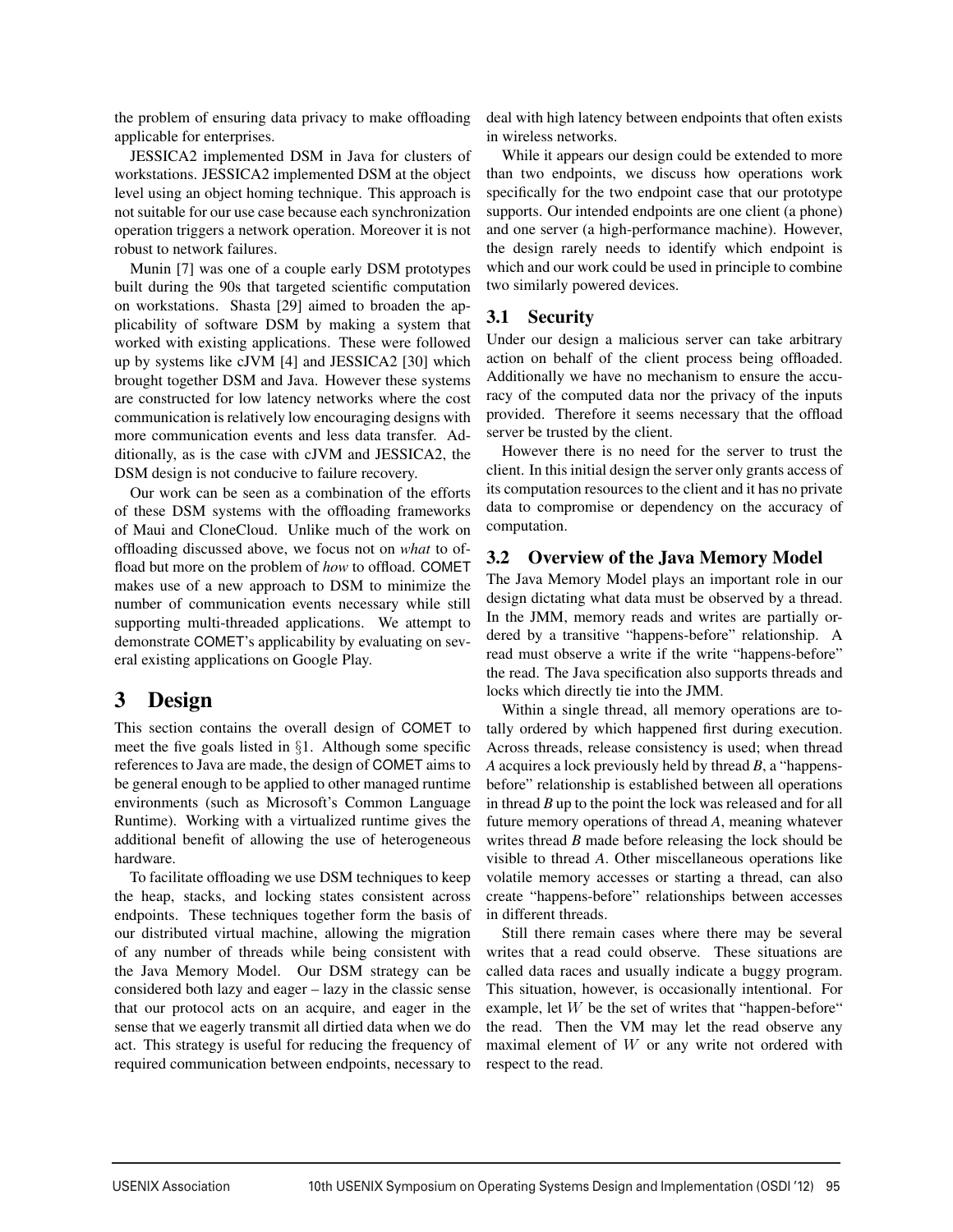An existing method to follow the JMM while offloading is to offload one thread at a time and block all other local execution before the offloaded thread returns [9]. This prevents multiple threads from making progress simultaneously, reducing the benefit of offloading. This also eliminates the possibility of offloading computation (e.g., a function) that calls synchronization primitives unless it can be checked automatically that the code will not deadlock.

A slight modification is to let local threads continue executing, until they access shared state across threads [8]. This again limits the usefulness of offloading and, for example, prevents offloading a thread that may grab a lock later on. Additionally, this kind of scheme can introduce deadlocks into the program's execution if the offloaded thread tries to wait for data from another thread. COMET overcomes these limitations by relying on DSM and VMsynchronization techniques to keep the distributed virtual machine in a consistent state without limiting what can execute at any time.

#### 3.3 Field-based DSM

Our key contribution over past DSM systems is the use of field level granularity to manage memory consistency. By doing things at this granularity, we can avoid tracking anything more than a single bit indicating the dirtiness of each field. Our DSM mechanism allows for multiple readers and writers to simultaneously access the same field without communication.

This is possible with DSM for Java, but not for other less-managed runtimes, because reads and writes can only happen at non-overlapping memory locations of known widths. In particular, this means we can always *merge* changes between two endpoints, even if they have both dirtied a field, by just selecting one of the writes to "happen-before" the other as described in §3.2. If instead we worked at a coarser granularity, it would be unclear how to merge two dirty memory regions. Even a copy of the original memory region does not allow us to merge writes without a view into the alignment of fields in memory. This is particularly important in Java where values must not appear "out of thin air."

#### 3.4 VM-Synchronization

At the heart of our design is the directed VMsynchronization primitive between two endpoints; the pusher and the puller. In full, the primitive synchronizes the states of the virtual heap, stacks, bytecode sources, class initialization states, and synthetic classes.

Synchronizing the virtual heap is accomplished by tracking dirty fields of objects discussed in §3.3. During a VM-synchronization, the pusher sends over all of the



Figure 2: At the beginning, baz() and bar() are running in separate threads on ep1, while qux() is running as a different thread on ep2. ep2 holds the ownership of mutex at the beginning, but no thread lock on it.

dirty fields it has in the shared heap. The puller then reads in the changes and overwrites the fields sent by the pusher. Both endpoints mark the fields involved as clean.

Stack synchronization then is done by sending over the stacks of any shared threads that are running locally. This includes each method called, the program counter into each method, and any method level registers. This encodes enough information about the thread's execution state that the puller could resume execution. This makes the act of migrating a thread trivial after a VMsynchronization.

An example of the primitive's operation is shown in Figure 2. In the example, *ep1* pushes one VM-update (indicated by "update[...]" in the diagram) to *ep2*, and two VM updates go from *ep2* to *ep1*. The pusher operates by assembling a heap update from all changes to the heap since the last heap update and an update to each locally running stack. The puller then receives the update and merges the changes into its heap and updates the stacks of each received thread. Note that the pusher's heap and thread stacks do not change as a result of this process. For example in the third VM-synchronization shown in Figure 2, only the modification to *z* needs to be sent because *x* and *y* have not changed since the previous update from *ep2* to *ep1*.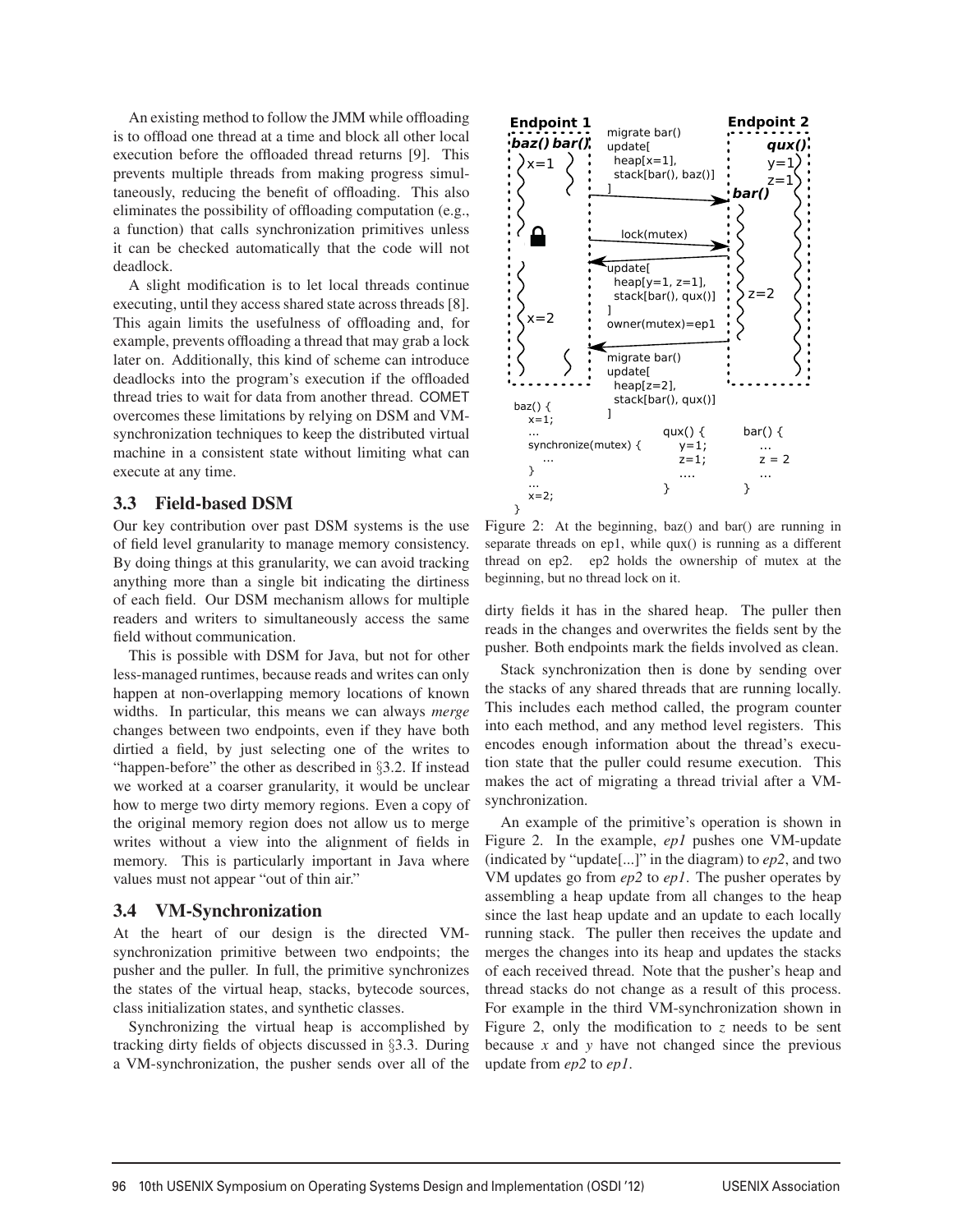This primitive is our mechanism for establishing a "happens-before" relationship that spans operations on different endpoints. This includes each of the situations mentioned in §3.2. Any operations that need to establish a "happens-before" relationship, such as migrating a thread or acquiring a lock when it was last held elsewhere, will use this operation.

#### 3.5 Locks

From §3.2 we found that a "happens-before" relationship needs to be established whenever a lock is acquired that was last held on another thread. To solve this problem we assign an owner to each lock, indicating the endpoint that last held the lock. In Java, any object can be used as a lock. Thus, each object is annotated with a lockownership flag. When attempting to lock an object that an endpoint does not own, the requesting thread can simply be migrated or the endpoint can make a request for ownership of the lock. Which choice should be followed is dictated by the scheduler discussed in §3.7.

In the latter case, the other endpoint will usually respond with a VM-update and a flag indicating ownership has been transferred. Figure 2 demonstrates this behavior when *baz()*, running on *ep1*, attempts to lock on the object *mutex* that is originally owned by *ep2*. This causes a VMupdate to be sent to *ep1* as well as ownership of the *mutex* object.

Java also supports a form of condition variables that allow wait and signaling of objects. This comes almost for free because waiting on an object implies you hold a lock on the object. When you wait, the lock is released and execution is suspended until the object is signaled to continue. Then the lock is re-acquired, which will cause the appropriate synchronization, if required. COMET only needs to, in some situations, send a signal to wake up a waiting remote endpoint. Some additional tracking of how many threads are waiting on a given condition variable is maintained to serve this purpose.

Volatiles are handled in a similar fashion to locks. Only one endpoint can be allowed to perform memory operations on a volatile field at a time. This is stronger synchronization than what is required, but it suffices for our design. Fortunately volatile operations are fairly rare, especially in situations when offloading is desirable.

#### 3.6 Native Functions

In §3.4 and §3.5, we have described the key parts of our offloading system. Still, we have to decide what computation to offload. The obvious question is why not offload everything? This works fine until a native function is encountered. These are functions usually implemented in C with bindings to be accessed from Java.

COMET cannot, in general, offload these functions. These functions are usually implemented in native code for one of the following three reasons: (1) reliance on phone resources (file system, display), (2) performance, and (3) reliance on readily-available C libraries.

Each of these cases provides its own challenges if you wish to allow both endpoints to run the corresponding function. It is very common for these functions to rely on hidden native state, frequently making this a more difficult task than it might first appear. So, in general, we assume that native methods cannot be offloaded unless we manually mark them otherwise. As applications rarely include their own native libraries [12], we can do this once as a manual effort for the standard Android libraries. Indeed, we have manually evaluated around 200 native functions as being suitable to run on any endpoint.

Additionally, to support failure recovery we need to be even more careful about what native methods are allowed to run on the server. Methods that modify the Java heap or call back into Java code can be dangerous because if a VM-synchronization happens while the native method is executing the client has no way to reconstruct the state hidden on the native stack of the partially executed native method. Some native methods warrant a special exemption (e.g. Java's reflection library) . For other nonblocking native methods, we may simply force a pending VM-synchronization to wait for the method to exit before continuing.

# 3.7  $\tau$ -Scheduling

The last component of the system is the scheduler. Analogous to schedulers used by modern operating systems, the scheduler is charged with the task of moving threads between endpoints in an attempt to maximize throughput (alternative goals are possible as well). During a push, the scheduler decides which local threads should be migrated and which non-essential lock/volatile ownership flags should be transferred. Additionally, the scheduler should initiate a push when it wants to migrate a thread or to avoid requesting ownership of a lock.

For our first iteration of a solution to this problem, we have used a basic scheduler that relies on past behavior to move threads from client to server where they remain as long as possible. This is achieved by tracking how long a thread has been running on the client without executing client-only code (a native method) and migrating the thread when this time exceeds  $\tau$ , where  $\tau$  is some configurable parameter. For our prototype, we initially choose  $\tau$  to be twice the round trip time (RTT). Over the execution of the application,  $\tau$  is replaced with twice the average VM-synchronization time.

This choice of  $\tau$  has the nice property of limiting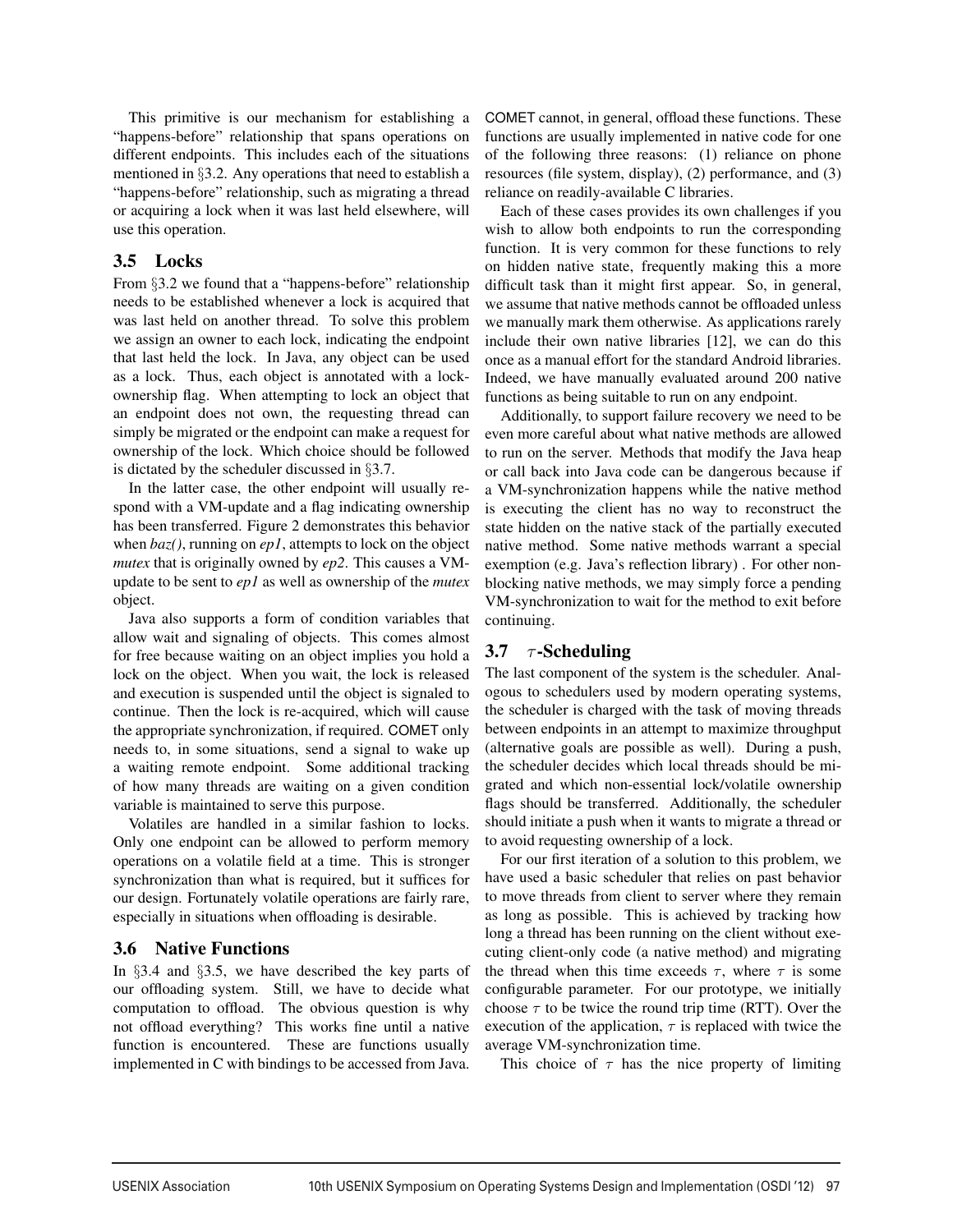the damage of mistakes to twice the runtime without offloading. This is because we need to have made forward progress for a time of at least  $\tau$  before migrating. If we immediately had to migrate back, we have selected  $\tau$  so that it should take a time of  $\tau$  before we are running locally again. Thus the  $\tau$  parameter lets us tune risk and potential benefit of the scheduler.

# 4 Implementation

We built COMET by extending the Dalvik Virtual Machine (DalvikVM) targeted for the Android mobile operating system. The DalvikVM is an interpreter for the Dalvik byte-code based on the Java VM specification. Our code was written on top of the CyanogenMod's Gingerbread release. While the DalvikVM is intended to be run on Android, it can be compiled for x86 architectures and run on common Linux distributions. Because the JIT was not yet available on x86, we were forced to disable the JIT for our prototype. The additions to the code-base sum to approximately 5,000 lines of C code with the largest component, the one managing most DSM operation, at 900 lines of code.

### 4.1 Threads and Communication

To effectively handle multi-threaded environments, threads are virtualized across different endpoints. The DalvikVM uses kernel threads to run each Java thread. In our system, kernel threads are paired between endpoints to represent and act on behalf of a single virtualized thread. Figure 3 shows pairs of parallel threads that represent a single thread virtualized across endpoints.

To facilitate operations across endpoints, a full-duplex byte stream connects two parallel threads. This abstraction is useful because all of the communication can be expressed easily between parallel threads. Figure 3 shows the path that data travel to get from a thread to its corresponding parallel thread. When a thread has data to write, it sends a message to the controller. The controller then multiplexes the data being written by all threads over a single TCP connection, applying a compression filter to save bandwidth and time. The remote controller will demultiplex and decompress the message, sending the data to the kernel thread parallel to the sender. This allows for multiple byte-streams while avoiding the need to establish multiple connections between endpoints.

To allow messages to be demultiplexed, virtual threads are assigned IDs (this is the same identifier *Thread.getId()* will return). When the controller receives a message, it can use the ID to look up which thread to deliver the message to or create the thread if it does not already exist. When assigning IDs we set the high bit of the ID with the



Figure 3: Communication between endpoints

endpoint ID that created the thread to avoid ID collisions. When a thread exits, it sends a message to the parallel thread so that the thread may exit on both endpoints (and joins so the thread can complete) and the IDs may be released.

## 4.2 Tracked Set

In §3.4, we mentioned that updates only need to be sent for objects that can be accessed by both endpoints. To identify such objects, we introduce the the notion of the tracked set of objects.

The tracked set contains all class objects and is occasionally updated to include other local objects, for example objects present on a stack during a VMsynchronization. Global fields are considered to be part of the class object they are defined in, and thus are included in the tracked set. Additionally during a push operation, the tracked set is closed, meaning that all objects reachable from objects in the tracked set are added to the tracked set as well. See §4.5 for how tracked objects can eventually be garbage collected.

To support our DSM design, every tracked object is annotated with a bitset indicating which fields are dirty. Figure 4 illustrates how this data is stored and accessed. Each write to a field of a tracked object causes that field to be marked as dirty. Additionally, to be able to quickly find only the objects with dirty fields, a dirty object list is maintained, to which an object is added the first time one of its fields is made dirty. As a result, it becomes easy for a push operation to find all updated fields and add untracked objects that appear in those modified fields to the tracked set. After a push, all of the dirty bits are cleared and the dirty object list is emptied.

Similar to existing systems [9, 8], COMET assigns IDs to objects in the tracked set. This allows each endpoint to talk about shared objects in a coherent way, as pointers are meaningless across endpoints. For efficiency reasons, objects are assigned incremental IDs when added to the tracked set, so an object lookup turns into an array lookup into the tracked set table as shown in Figure 4. Similar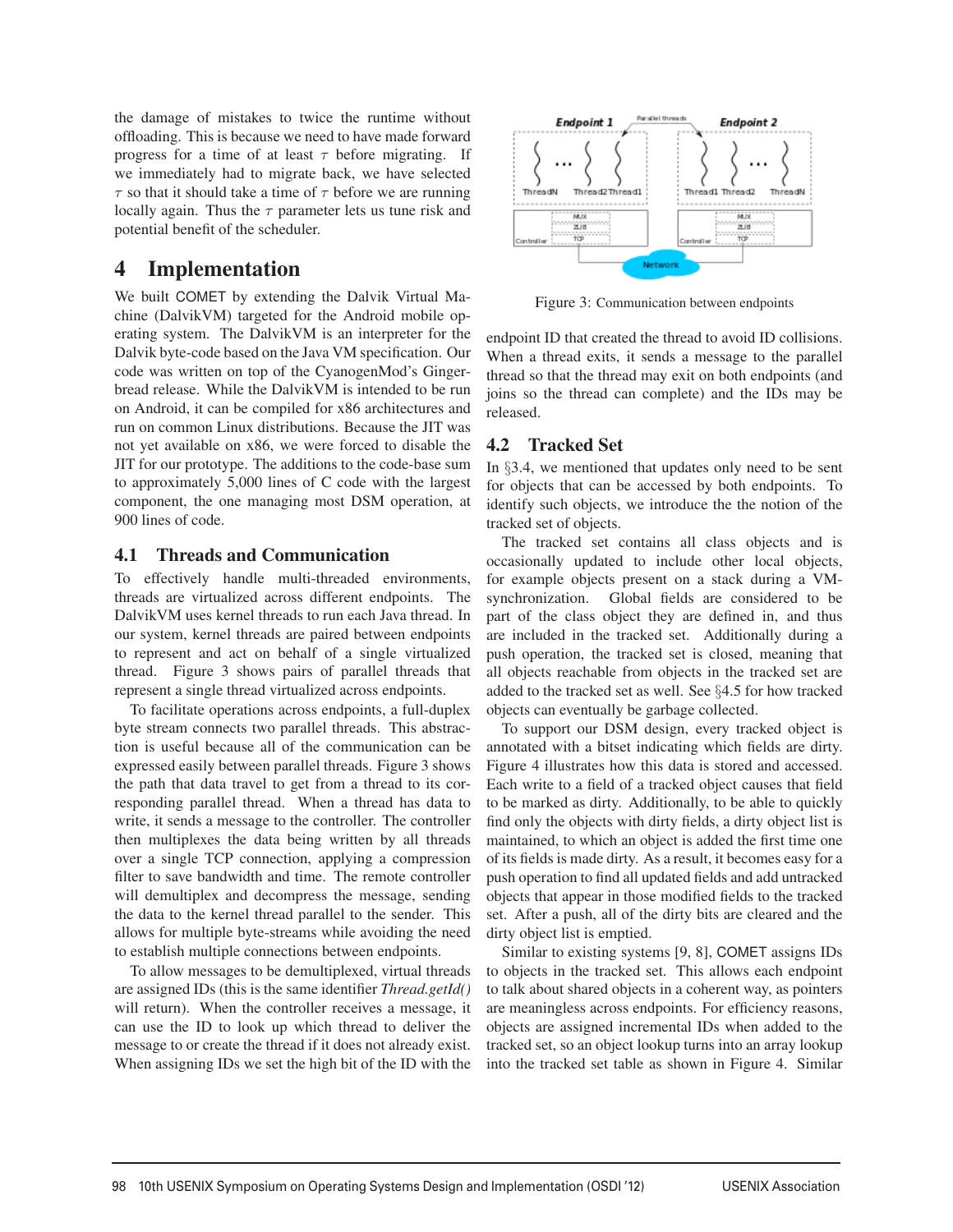| Java Heap    |                                   |                   |
|--------------|-----------------------------------|-------------------|
| 8000xxx      | xxxx0020                          |                   |
|              | ID: 5   Fields     ID: 1   Fields | Dirty Object List |
| xxxx0038     | xxxx0060                          | ID: 4             |
| ID: 3 Fields | <b>Fields</b><br>IN/A             | ID: 2             |
| xxxx0080     | xxxx0090                          | ID: 3             |
|              | ID: 0  Fields  ID: 6  Fields      | ID: 6             |
| xxxx0100     | xxxx0118                          |                   |
|              | ID: 2 Fields   ID: 4 Fields       | ID: 0             |

Tracked Set Table

| ID             | Address  |   | Lock Volatile Object Field 0 Field 1<br>ownedlownedl | Dirty | dirty | dirty |  |
|----------------|----------|---|------------------------------------------------------|-------|-------|-------|--|
| 0              | xxxx0080 |   | x                                                    | Χ     | Χ     | Χ     |  |
| 1              | xxxx0020 | X |                                                      |       |       |       |  |
| $\overline{2}$ | xxxx0100 | X | X                                                    | X     | Χ     |       |  |
| 3              | xxxx0038 | X | X                                                    | X     |       | x     |  |
| 4              | xxxx0118 |   |                                                      | Χ     |       | x     |  |
| 5              | 8000xxxx | X | X                                                    |       |       |       |  |
| 6              | xxxx0090 | X | X                                                    | X     | X     | X     |  |
| 7              | null     |   |                                                      |       |       |       |  |

Figure 4: Tracked Set Table

to thread ID assignment, the high order bit of object IDs is filled with the endpoint ID to avoid conflict so both endpoints can add objects to the tracked set. The overhead associated with tracking field writes and maintaining the tracked set structures is examined in §5.2.

## 4.3 VM-Synchronization

Now we are ready to explain the core of our design, the VM-synchronization operation. VM updates are always performed between parallel threads with one endpoint sending updates, the pusher, and the other endpoint receiving the updates, the puller. There are three major steps to each synchronization operation.

First, the pusher and puller enter into an executable exchange protocol where any new bytecode sources that have been loaded on the pusher are sent over to the puller. Usually, this step is just as simple as the pusher sending over a message indicating that there are no new binaries. Otherwise, the pusher sends over a unique binary identifier, so the puller can try to look up the binary in its cache. If it is not found, the puller can request the entire binary which will be stored it in its cache for future use.

Second, the pusher sends over information about each thread. To simplify this operation, all locally running threads are temporarily suspended. We can track what portion of the stack needs to be resent since the last update and send each frame higher up on the call stack. Each interpreted frame contains a method, a program counter, and the registers used by that method. Using register maps

produced by the DalvikVM, we can detect which registers are objects and add them to the tracked set. In addition to the stack information, we also transmit information about which locks are held by each thread. This enables the thread on the puller to acquire any activated locks in addition to allowing functions like *Thread.holdsLock()* to execute properly without any communication.

Finally, the pusher sends over an update of the shared heap. It goes through the dirty object list, finds which fields have changed, and sends the actual modifications to those fields. If we attempt to transmit an object field, the referenced object is added to the tracked set and the ID of that object is transmitted. Otherwise an endian neutral encoding of the field is transmitted. Lastly, it clears all of the dirty flags and the dirty object list and resumes all other threads. Performance data on how long this takes and how much data needs to be sent is available in §5.3.2.

After the executable exchange, the puller first buffers the rest of the VM-synchronization. Then it temporarily suspends each of the local threads as done during the push. It then merges in the update to the heap first. This often involves creating new objects that have not yet been seen or could involve writing a locally dirty field. In the latter case the JMM gives us liberty to use either value in the field but we choose to overwrite with the new data so the dirty bit can be cleared. After this, the puller reads in the changes to the stack, again using the register maps from the DalvikVM to convert any object registers from their IDs to their corresponding object pointers. After this completes, the puller can again resume threads locally. Additionally, heap updates are annotated with a revision ID, so that they can be pulled in the same order they were pushed.

As an example, take Figure 4 as the initial state of the pusher. The heap update will contain five object definitions corresponding to the five dirty objects. If we assume that each of these objects only has the two shown fields, then in total seven field updates will be sent out. If one of those fields was an object field that pointed to xxxx0060, it would be assigned ID 7, and instead we would send out six object definitions and nine field updates. In either case, after the heap update, the pusher's dirty object list will be empty and all of the dirty flags are cleared.

## 4.4 Thread Migration

Next we can discuss the operations built on top of the VM-synchronization. In the core of the offload engine is the thread loop. At most instances in time, at least one of a pair of parallel threads is waiting in the thread loop for a message from its peer. These messages are used to initiate the actions described below. Additionally, a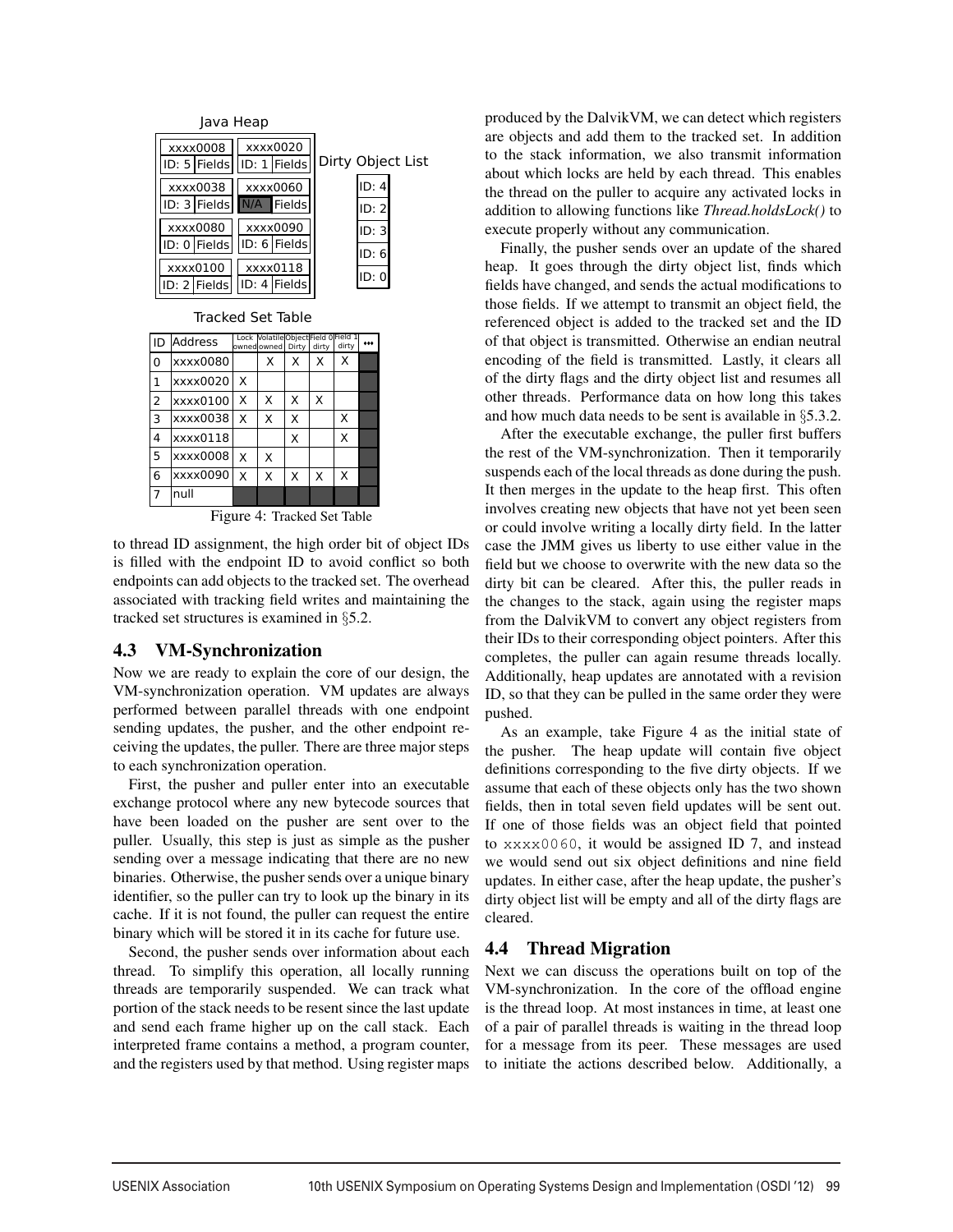special *resume* message can be sent to tell the thread to exit the message loop and continue on with its previous operation.

The primary operation is the *migrate* operation which indicates that the requesting thread wishes to migrate across endpoints. The VM-synchronization handles most of the challenges involved. In addition, an *activate* and *deactivate* operation is performed on the puller and pusher respectively. *Activate* is responsible for grabbing any locks and setting lock-ownership of objects that are currently held in the execution of the thread. After that, the thread either calls directly into an interpreter or falls back into the interpreter that called into the thread loop depending on where the thread now is in its execution. *Deactivate* is comparatively simpler and just needs to release any held locks and ownership over them.

Transferring lock ownership is another important operation. As discussed in §3.5 and shown in Figure 4, each object is annotated with a lock ownership flag so that a "happen-before" relationship can be established correctly when needed. Initially each object is owned by the endpoint that created it. When a thread attempts to lock an object its endpoint does not own, it needs to request ownership of the object from the remote endpoint (or alternatively the scheduler could decide to migrate the thread). It does so by sending a *lock* message to the other endpoint along with the object ID it wishes to gain ownership of. The parallel thread wakes up and responds either with a heap update if the endpoint still owns the object or a failure message if ownership has already been transferred (i.e., by another virtual thread). In case of failure, the initial thread will simply repeat the entire process of trying to lock the object again. Special care must be taken so that exactly one endpoint always owns the lock, with the small exception of when ownership is being transferred and nobody owns the lock.

Volatiles are handled in much the same way as locks. In addition to the lock ownership flag annotated to objects, there is also a volatile ownership flag. This flag mirrors the lock flag so that a "happens-before" relationship is established when an endpoint that does not hold volatile ownership of an object needs to access a volatile field of that object.

#### 4.5 Garbage Collection

The tracked set as described so far will keep growing indefinitely. Occasionally, some of the shared state will no longer be needed by either endpoint and it can be removed. To resolve this issue we have a distributed garbage collection mechanism. This mechanism is triggered after a normal garbage collection has failed to free enough memory and the VM is about to signal it is out of memory.

To begin distributed garbage collection, both endpoints *mark* every object that is reachable locally. Then a bitvector indicating whether each tracked object is locally reachable is sent to the remote endpoint. Receiving this bitvector from the all remotely *marked* objects are *marked* locally in addition to any other objects reachable. If any new objects are marked this way on either endpoint the bitvectors must be sent again. This process continues until both endpoints have agreed on which tracked objects are reachable. In pathological cases this process could take quite a few round trips to converge. In these cases the client could just disconnect and initiate failure recovery.

## 4.6 Failure Recovery

From the design of COMET failure recovery comes almost for free. To properly implement failure recovery, however, the client must never enter a state that it could not recover from if no more data was received from the server. Therefore each operation that can be performed must either wait for all remote data to arrive before committing any permanent changes (e.g. data is buffered in the VMsynchronization) or the change must be reversible if the server is lost before the operation completes. To recover from a failure the client needs only resume all threads locally and reset the tracked object set.

In the case of resuming execution, the server is required with each synchronization to send an update of all of the thread stacks. This way if the server is lost it has the necessary stack information to resume execution. The client, however, needs only to send stacks of threads it is attempting to migrate. Detection of server loss at this point is simple. If the connection to the server is closed or if the server has not responded to a heartbeat soon enough.

# 5 Evaluation

In this section we evaluate the overheads of COMET  $(65.2)$ , and the performance and energy improvements that COMET enables for a set of applications available on Google Play as well as one hand-made computationintensive benchmark (§5.3). In §5.4 we take a deeper look at how COMET works in some unique situations as a series of short case studies.

## 5.1 Methodology

We tested COMET on a Samsung Captivate smartphone running the Android 2.3.4 (Gingerbread) operating system. Because the phone has some proprietary drivers, we implemented COMET within a CyanogenMod [10] build of the Android operating system. Our server is a 3.16GHz, eight core (two quad core Intel Xeon X5460 processors) system with 16GB of RAM, running Ubuntu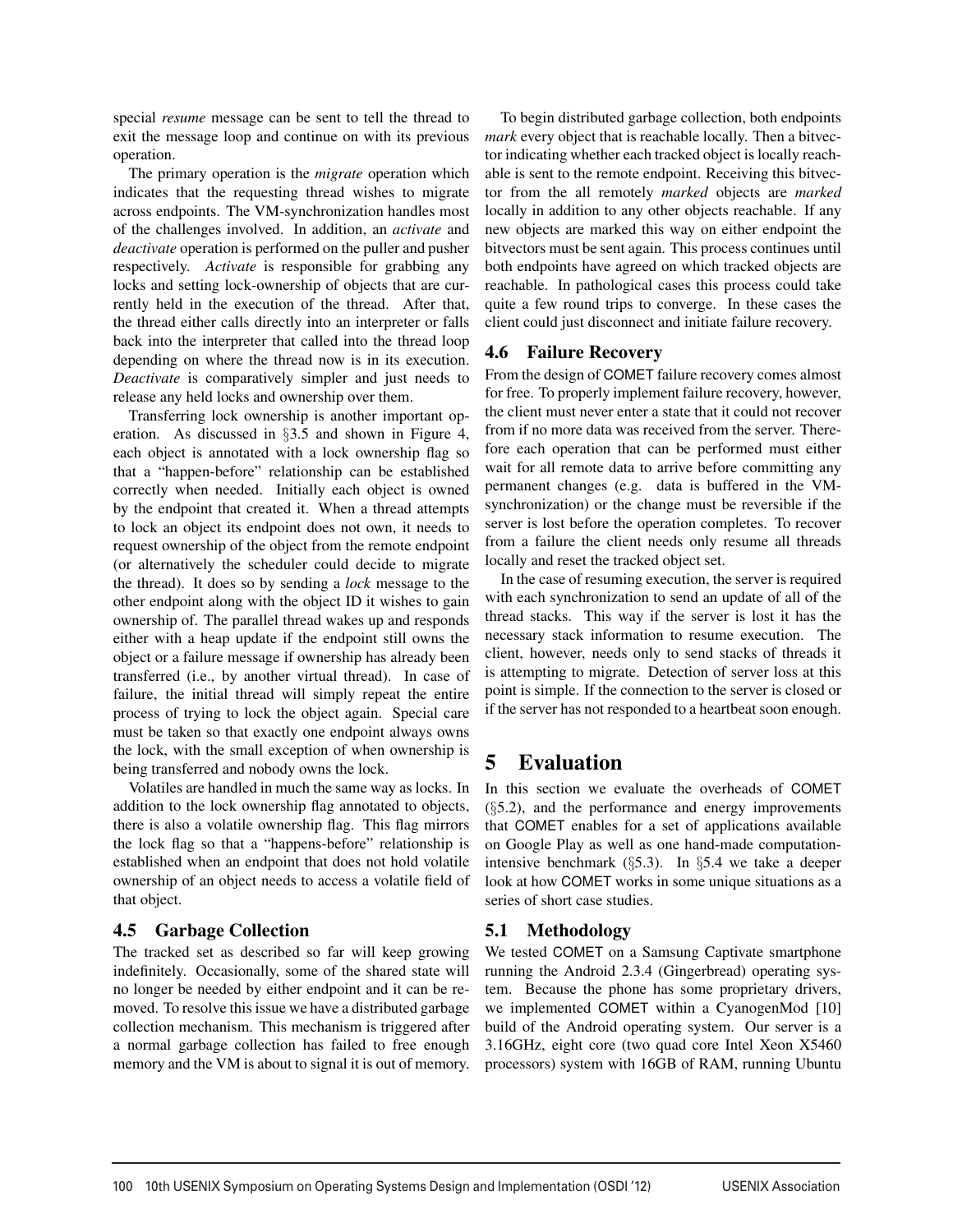| $\mu$ Benchmark | T & S    | T & !S   | $!\mathrm{T} \& \mathrm{S}$ | $!\mathrm{T} \& \mathrm{!S}$ |
|-----------------|----------|----------|-----------------------------|------------------------------|
| write-array     | $30.9\%$ | 30.4%    | 8.96%                       | 7.58%                        |
| write-field     | 36.7%    | $35.1\%$ | $10.6\%$                    | $9.17\%$                     |
| read-array      | 8.17%    | $6.05\%$ | 9.71%                       | 5.75%                        |
| func-read       | $12.2\%$ | 9.26%    | 9.76%                       | 9.58%                        |

Table 2: Overheads of COMET relative to an uninstrumented client. Results are shown for when heap tracking(T) and the scheduler(S) are enabled/disabled. An exclamation mark indicates that the specified function is disabled.

11.10. COMET was tested using 802.11g WiFi in the Computer Science and Engineering building at the University of Michigan, as well as a real 3G connection using AT&T's cellular network. To gather energy data, we used a Monsoon Power Meter [24], which samples the battery voltage and current every  $200\mu s$  to generate a power waveform. We integrated these power waveforms over time to collect our energy readings.

We evaluated COMET using nine real applications from Google Play that are diverse in their functionality, but all have non-trivial computation that may benefit from offloading. Table 1 lists the package names and their functionality. Additionally, two purely computational applications were chosen, Linpack (available from Google Play) and Factor (hand-coded), to highlight the capabilities of COMET. Factor features multi-threaded execution to illustrate COMET's capability to offload multiple threads simultaneously, which will be discussed in detail in §5.4.

In order to create repeatable tests, we used the Robotium 3.1 user scenario testing framework [28]. This framework allowed us to script user input events and reliably gather timing information for all of our benchmarks. All test data has been gathered from five test runs of each benchmark for each network configuration.

#### 5.2 Microbenchmarks

We test the overheads of our COMET prototype with four microbenchmarks: *Write-array* that writes to an array in one linear pass, *Write-field* that writes to one index in an array, *Read-array* that reads an entire array in one linear pass, and *Func-read* that performs array reads through many small function calls.

Table 2 displays the results of these microbenchmarks. All results are relative to a client running an uninstrumented Dalvik VM using its portable interpreter. Results are shown for all combinations of when heap tracking or the scheduler are enabled or disabled.

When performing heavy writes to an object the write tracking code is triggered and causes performance degradation, which is shown by the *write-array* and *write-field* tests when tracking is enabled. There is never any tracking of reads so the overhead in *read-array* and *func-read* gives the overheads from modifications to the interpreter in those cases.

While these overheads seem significantly high, these microbenchmarks represent worst case scenarios that are unlikely to appear when running real applications. The high costs can be offset by benefits from computation speed-ups and may be reducible with more work.

# 5.3 Macrobenchmarks

This section discusses high level tests of the applications listed in Table 1. We have divided each application's computation into "UI" and "Computation" components based on which portions of the applications we believe are doing interesting computation. The input events used to operate our tests do not come from actual user traces and in some cases include additional delays to ensure synchronization. Therefore the ratio of "UI" to "Computation" time means very little but we still present the "UI" times to give some indication of how these applications might be used and because the "UI" portion of execution is difficult to discount in our energy measurements.

Moreover our application suite and the functionality exercised in our tests were not chosen based on any real user data. Therefore these tests serve only as an indication that our system can work on some applications in the wild. A user study is required to get some metric on how well COMET can do in the wild when the system has matured.

#### 5.3.1 Performance and Energy Benefits

The primary goal of COMET is to improve the speed of computation. As a side-effect, we also expect to see improvements in energy-efficiency if computationintensive portions of code are executed remotely on a server. Because there is no standard set of benchmarks in this area of research and readers may be unfamiliar with the applications chosen as benchmarks, we present our performance results as absolute times in seconds and energies in Joules in Figures 5 and 6. Each figure also shows the computation speed-ups and energy efficiency improvements relative to the same benchmarks run without offloading enabled.

Figure 5 shows that COMET achieves significant computation speed-ups for most benchmarks when offloading using WiFi. The geometric mean of computation speedup that is observed for offloading interactive applications over WiFi is 2.88X. The high latency and poor bandwidth of 3G made it much less successful than WiFi however. Most of our benchmarks did not see performance improvements with the exception of Fractal, Poker, Linpack, and Factor. In the other benchmarks the scheduler found it too costly to offload so only small performance impacts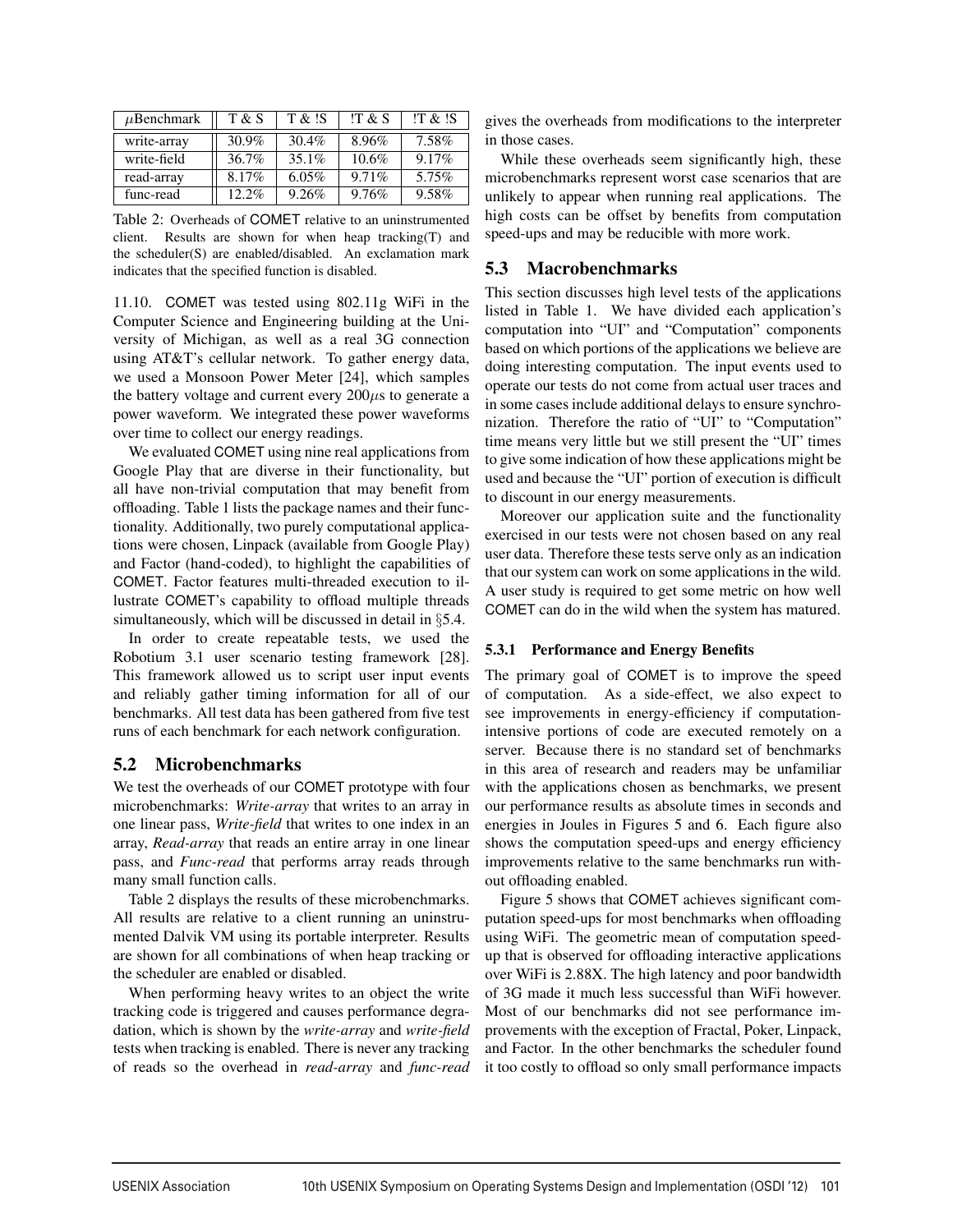|                                  | <b>Benchmark</b> | <b>Package Name</b>              | <b>Description</b>                                                            |  |  |
|----------------------------------|------------------|----------------------------------|-------------------------------------------------------------------------------|--|--|
|                                  | Calculus         | com.andymc.derivative            | Math tool, computes discrete integrals using Riemann sums                     |  |  |
|                                  | <b>Chess</b>     | com.alonsoruibal.chessdroid.lite | Chess game, does BFS to find best moves                                       |  |  |
|                                  | Edgedetect       | com.lmorda.DicomStudio           | Image filter, detects and blurs edges                                         |  |  |
|                                  | Fractal          | com.wimolife.Fractal             | Math tool, zooms and re-renders Mandelbrot fractals                           |  |  |
|                                  | Metro            | com.mechsoft.ru.metro            | Trip planner, Finds route between subway stations using Dijkstra's Algorithm  |  |  |
| <b>Benchmarks</b><br>Interactive | Photoshop        | com.adobe.psmobile               | Image editor, performs cropping, filtering, and image effects                 |  |  |
|                                  | Poker            | com.leslie.cjpokeroddscalculator | Game aid, uses Monte Carlo simulation to find odds of winning a poker game    |  |  |
|                                  | Sudoku           | de.georgwiese.sudokusolver       | Game aid, solves sudoku puzzles given known values                            |  |  |
|                                  | Linpack          | com.greenecomputing.linpack      | Computation benchmark, standard linear algebra benchmark suite testing        |  |  |
| Computation<br><b>Benchmarks</b> |                  |                                  | floating point computation                                                    |  |  |
|                                  | Factor           | Not available on Google Play     | Computation benchmark, hand written application that uses multiple threads to |  |  |
|                                  |                  |                                  | factors large numbers                                                         |  |  |

Table 1: Description of benchmarks used in this evaluation. Table 1: Description of benchmarks used in this evaluation





Figure 5: Absolute execution times for benchmarks with no offloading, WiFi offloading, and 3G offloading. Times are broken down to reflect portions of time that the benchmarks are doing something computationally interesting versus navigating the UI. Whiskers show the standard deviation. Computation speed-up figures relative to not offloading are shown on the right.

were seen. On average, offloading using 3G allowed a 1.28X speed-up for our interactive applications.

As a back-of-the-envelope calculation, we can estimate how many WiFi clients running applications from our benchmark an eight core server could handle by computing the average CPU utilization on the server for each application. This comes out to 28% percent utilization which suggests that a COMET server could sustain about 28 active clients.

As a consequence of reducing the absolute runtime of the application and the amount of heavy computation done on the client, energy improvements are observed in all but one case when offloading using WiFi. Figure 6 details the energy costs of each test. The short latency and high bandwidth of WiFi allows a client to spend less energy transmitting and receiving data when transferring state and control over to a server. Thanks to this, COMET was able to improve energy efficiency on average by

1.51X for interactive applications. Again due to 3G's network characteristics and higher energy costs we found that offloading with 3G usually consumed more energy than it saved. Fractal was the only interactive benchmark that saw significant energy improvement when using 3G.

#### 5.3.2 The Amount of Transferred State

We now examine how much data COMET's VMsynchronization primitive transfers when our benchmarks offload execution using WiFi and 3G. Table 3 shows the amount of state transferred downstream and upstream, in KB, from the client. This data is averaged over the same five runs used to gather our performance and energy data.

Because all but one of our benchmarks were not designed by us, the authors of these applications likely did not intend for their code to ship state between a client and server. Furthermore, we made no effort or modifications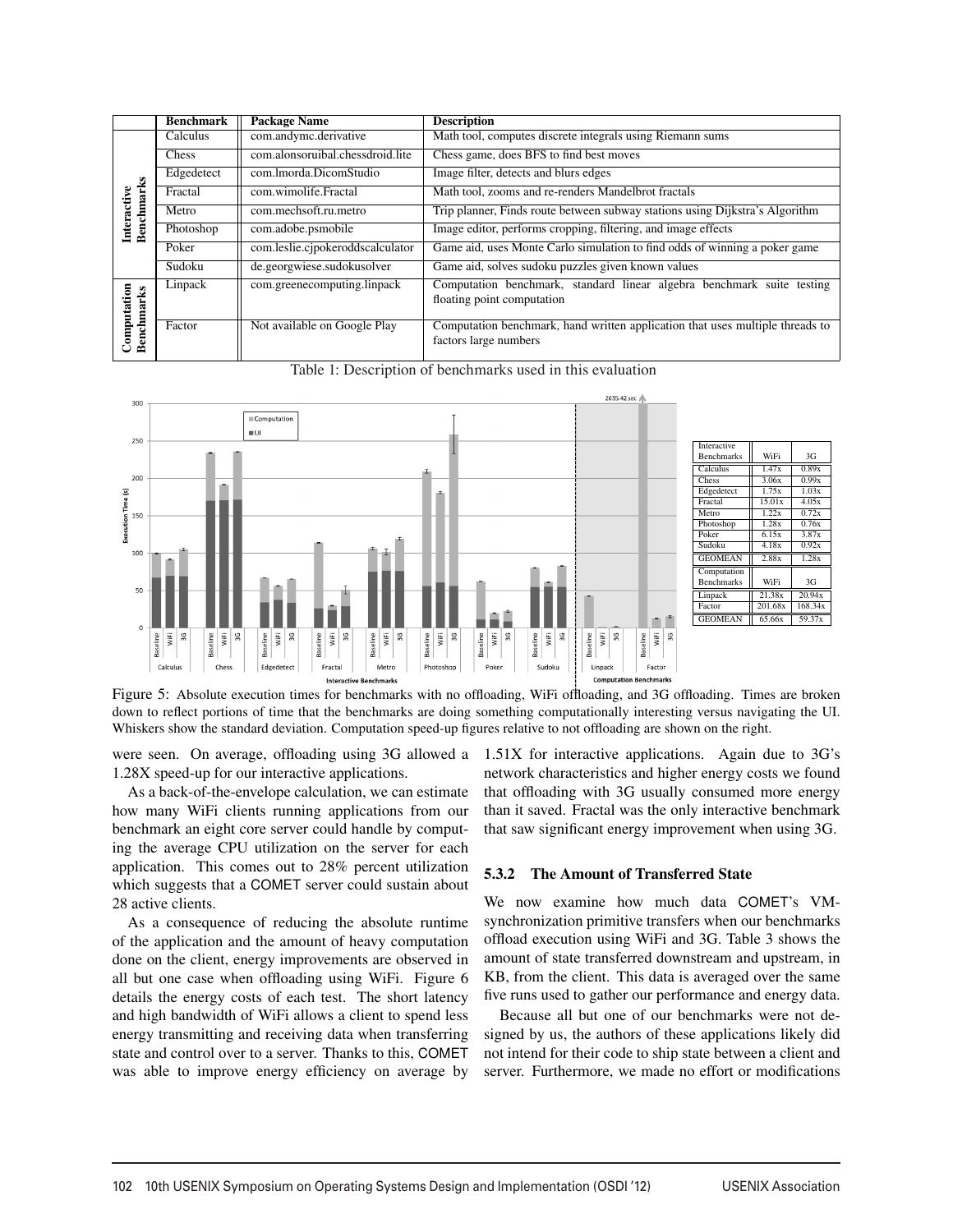|                  |            | Download (KB) |                   | Upload (KB) |          |
|------------------|------------|---------------|-------------------|-------------|----------|
| <b>Benchmark</b> | Init. (KB) | WiFi          | 3 <sub>G</sub>    | WiFi        | 3G       |
| Calculus         | 765.7      | 68.7          | 8.3               | 361.0       | 138.3    |
| Chess            | 849.7      | 2777.0        | 0                 | 860.9       | $\theta$ |
| Edgedetect       | 774.3      | 3818.2        | 0                 | 641.6       | 0        |
| Fractal          | 817.9      | 619.3         | 518.2             | 222.8       | 249.5    |
| Metro            | 805.7      | 13.8          |                   | 635.0       | 0.1      |
| Photoshop        | 792.8      | 41757.0       | 587.0             | 25939.1     | 2309.8   |
| Poker            | 773.5      | 2.6           | 1.1               | 185.6       | 138.0    |
| Sudoku           | 876.4      | 292.7         | $\mathbf{\Omega}$ | 300.0       | 0.3      |
| Linpack          | 807.7      | 1873.6        | 1872.9            | 19.0        | 0.4      |
| Factor           | 732.6      | 13.0          | 11.2              | 20.6        | 7.3      |
| <b>GEOMEAN</b>   | 798.6      | 294.3         | 20.0              | 331.4       | 13.8     |

Table 3: Total number of bytes transmitted when offloading. Init refers to the initial heap synchronization.

to the binaries of these applications to optimize how state is packaged for offloading. Thus the size of state transfers may seem large when compared to figures presented in the literature [9]. Mixed DSM strategies will be used to reduce this cost in future work.

The first thing that occurs when COMET begins to offload an application's execution to a server is an initial heap synchronization including all of the globally reachable state. This first sync includes a great amount of data that will never change later in the execution and is thus considerably larger than future updates typically. This initial heap synchronization is typically between 750– 810KB, regardless of the means of connectivity. This takes, on average, 1.69s for a WiFi connection and 6.39s over 3G to complete. As a point of comparison, the average push and pull operations between two endpoints are only 5.77ms over WiFi and 111ms over 3G.

COMET is capable of adapting to the available network conditions. When a low latency connection is available COMET will more eagerly use this connection to exploit more offloading opportunities. Figures 5 and 6 show that for the Photoshop test, even though over 60MB of state needs to be transferred, there can still be performance gains and energy savings. Conversely when network latency is high and bandwidth is limited, as is the case when operating using 3G connectivity, COMET determines that offloading computation is not advised and scales back its decisions to offload. Table 3 reflects this observation, as the KB of data communicated downstream and upstream when using 3G is significantly less than that of WiFi.

While the state transmissions observed in Table 3 may seem large, future technologies may make it less costly, in terms of time, energy, or both, to transmit data and execute remotely than to perform computation locally. Cellular carriers are currently adopting 4G LTE, which provides higher bandwidths and lower latencies than 3G [16]. This trend in cellular technology promises that in the coming years it will be practical to transmit the amount of data

```
Loop: for (\,;)\, {
  int op = iCode [frame . pc + + ];
   ...
  switch (op) {
     ...
    case Token .ADD :
        −−stackTop ;
       do_add (stack, sDbl, stackTop, cx);
       continue Loop ;
    case Token .CALL : {
        ...
    }
  }
}
```
Figure 7: Excerpt from Rhino's Interpreter.java. Methodgranularity offloading is going to have difficulties offloading code of this style.

necessary to keep state synchronized when exploiting more offloading opportunities.

#### 5.4 Case Studies

We now examine specific cases where COMET's design allows it to offload where other systems may not. Case study I focuses on the benefits of offloading at a fine granularity while case study II looks at the benefits of being able to offload multiple threads.

#### Case Study I: Offloading JavaScript

A natural question of this system is if it can work with derived runtimes. In particular, because of JavaScript's prevalence on the web, it would be interesting if JavaScript could be offloaded as well. Unfortunately, there are no existing web browsers that use a JavaScript engine written in Java. The nearest thing appears to be HtmlUnit [1], a "GUI-Less browser for Java programs" aimed at allowing automated web testing within Java. The JavaScript runtime backing HtmlUnit is called Rhino [2].

To test COMET's ability to offload JavaScript with Rhino, we ran the SunSpider [3] test suite with and without offloading. For the 18 benchmarks that could run correctly (some tests exceeded the Dalvik VM's stack size), we found that the entire test executed 6.6X faster with a maximum speed-up for a single test of 8.5X and a minimum speed-up of 4.7X. This suggests that COMET can effectively be applied to derived runtimes.

It is important to mention that method-granularity offloading would fall short in this scenario. Figure 7 gives an excerpt from Rhino's interpreter. The interpreter method cannot be offloaded as a whole as any subsequent client side only calls, such as accesses to the UI, would need to make an RPC right back to the client which could be quite expensive if there are even a few such calls. However, if we do not offload the interpreter loop, there is likely no other method that has a substantial running time.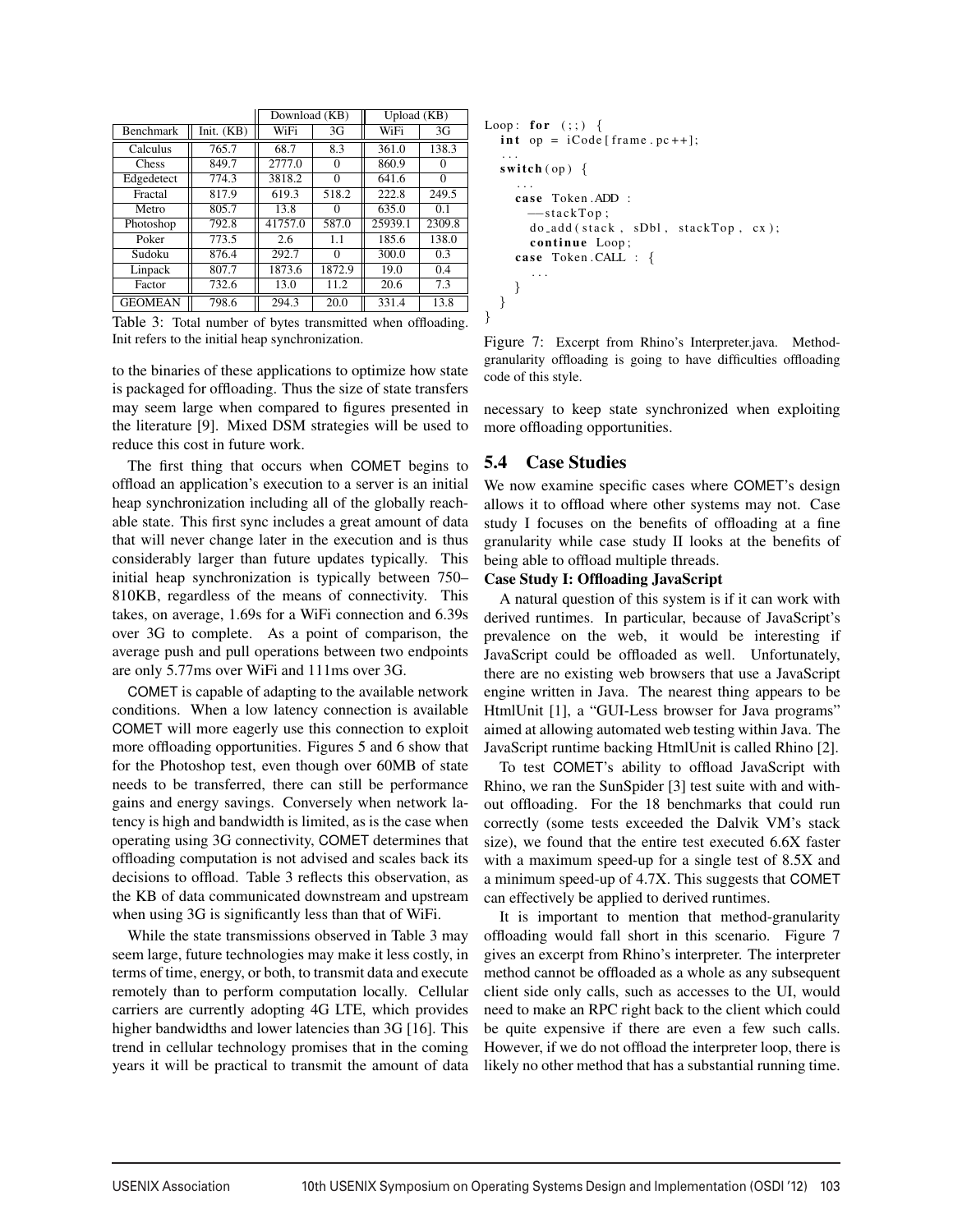

Figure 6: Absolute energy consumption for benchmarks with no offloading, WiFi offloading, and 3G offloading. Whiskers show standard deviation. Energy improvements relative to not offloading are displayed on the right.



Figure 8: An illustration of multi-threaded execution being offloaded to a server for the Factor application. Time progresses from the top to the bottom of the diagram.

*do add* for example is typically going to be fairly quick to execute. Therefore, offloading at a finer granularity than methods is necessary to offload with Rhino and programs like it. This feature is something that COMET offers over past offloading systems.

#### Case Study II: Multi-threading in Factor

The multi-threaded Factor benchmark shows the best case performance of COMET. It works by populating a work queue with some integers to be factored, and starting eight threads to process items from the queue. This also demonstrates that COMET can work well even when some amount of synchronization is required between threads. Figure 8 illustrates the offloading of the multi-threaded Factor benchmark.

The speed-up obtained by WiFi and 3G are 202X and

168X respectively. This is the difference between 44 minutes running locally and 13 seconds over WiFi demonstrating massive speed-ups using multiple cores. Other works cannot offload more than one thread at a time, especially when there are shared data accesses occurring [9, 8], and therefore can only get a speed-up of around 28.9X.

## 6 Limitations

Broadly, there are two important limitations of our work. First, COMET may decide to send over data that is not needed for computation. This is often wasteful of bandwidth and can make offloading opportunities more sparse. Two approaches that may help mitigate this challenge are using multiple DSM strategies like what is done in Munin [7] or applying static analysis to detect when data need not be sent.

The second limitation lies in the kinds of computation demanded by smartphones. We have not found a large number of existing applications that rely heavily on computation. Those that do frequently either implement offloading logic right into the application or write the computationally intensive parts of the application in C making it difficult to test with COMET. However tools like COMET can allow new kinds of applications to exist.

# 7 Conclusion and Future Work

In this paper, we have introduced COMET, a distributed runtime environment aimed at offloading from smartphones. We introduced a new DSM technique and VMsynchronization operation to keep endpoints in a consistent state according to the memory model of our runtime. This makes all virtualized code offloadable and allows multiple threads to be offloaded simultaneously. We demonstrated this system on nine real applications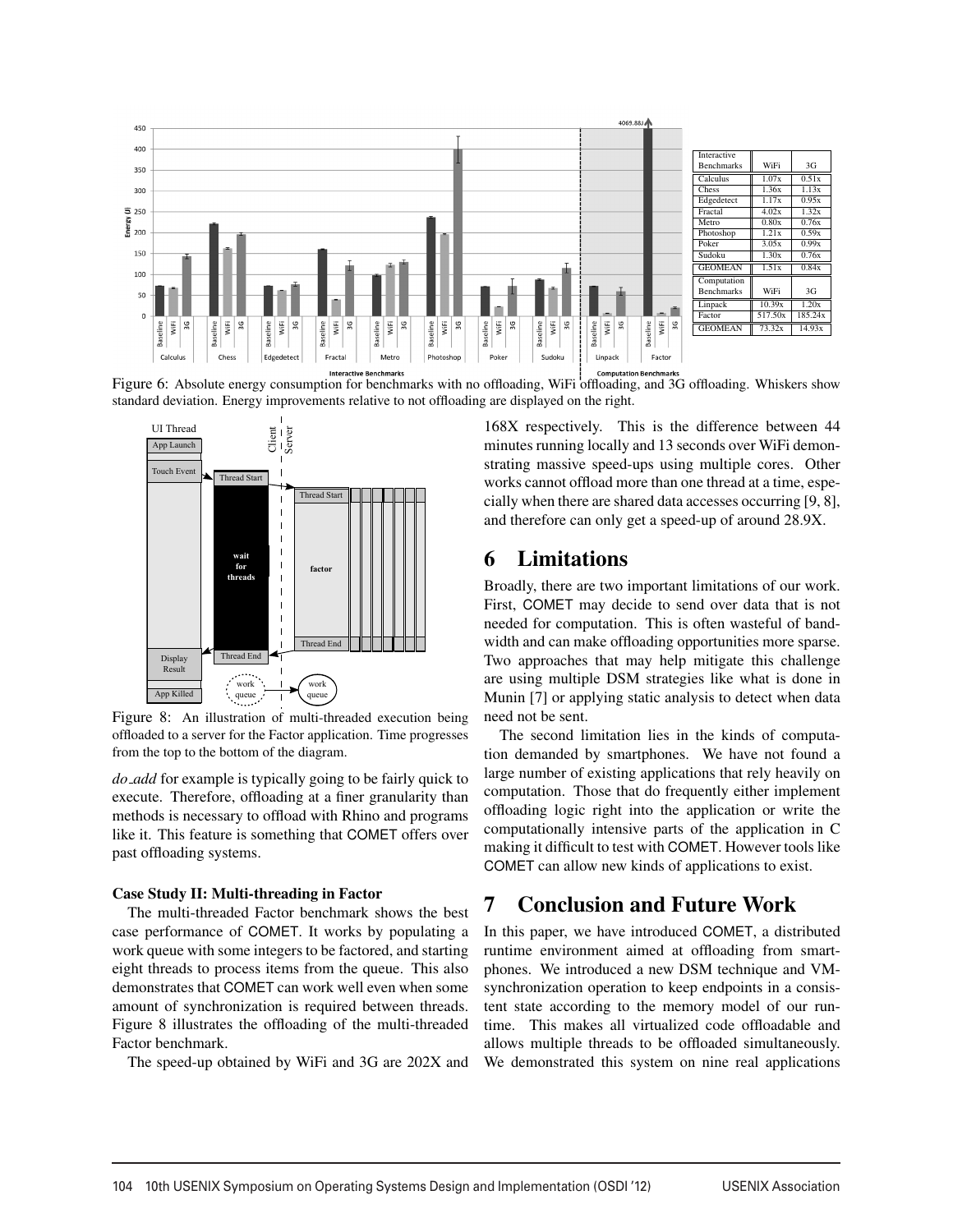and showed an average speed-up of 2.88X. In one handwritten application, we were able to reach as much as 202X speedup. To broaden the impact of our work, we plan on making the COMET system available upon publication.

Moving forward, the most promising line of work is in improving the scheduling algorithm used by COMET. The  $\tau$ -Scheduler described here is the simplest reasonable scheduler that we could come up with and the focus of this work lies elsewhere.

# 8 Acknowledgements

We thank Tim Harris for his time and energy of serving as the shepherd for this paper and providing numerous constructive comments and detailed feedback for improving the quality of this work. We also thank the anonymous reviewers for their feedback and helpful suggestions. This research was supported by the National Science Foundation under grants CNS-1050157, CNS-1039657, CNS-1059372 and CNS-0964478.

# References

- sourceforge.net/.
- [2] Rhino : JavaScript for Java. http://www. mozilla.org/rhino/.
- [3] SunSpider JavaScript Benchmark. http:// www2.webkit.org/perf/sunspider-0. 9/sunspider.html.
- [4] Y. Aridor, M. Factor, and A. Teperman. cJVM: A single system image of a JVM on a cluster. In *Proc. Int. Conf. Parallel Processing*, 1999.
- [5] A. Birrell, G. Nelson, S. Owicki, and E. Wobber. Network objects. In *Proc. ACM Symp. Operating Systems Principles*, 1993.
- [6] L. Cardelli. Obliq A language with distributed scope. In *Proc. of the Symposium on Principles of Programming Langauges*, 1995.
- [7] J. B. Carter. Design of the Munin distributed shared memory system. *Journal of Parallel and Distributed Computation*, 1995.
- [8] B.-G. Chun, S. Ihm, P. Maniatis, M. Naik, and A. Patt. CloneCloud : Elastic Execution between Mobile Device and Cloud. In *Proceedings of the European Conference on Computer Systems*, 2011.
- [9] E. Cuervo, A. Balasubramanian, D. ki Cho, A. Wolman, S. Saroiu, R. Ch, and P. Bahl. MAUI: Making smartphones last longer with code offload. In *Proc. MOBISYS*, 2010.
- [10] CyanogenMod Community. CyanogenMod Android community rom based on gingerbread. http:// www.cyanogenmod.com/.
- [11] J. Dean, S. Ghemawat, and G. Inc. Mapreduce: simplified data processing on large clusters. In *Proc. Int. Symp. Operating Systems Design and Implementation*. USENIX Association, 2004.
- [12] W. Enck, P. Gilbert, B. gon Chun, L. P. Cox, J. Jung, P. McDaniel, and A. N. Sheth. TaintDroid: An Information-Flow Tracking System for Realtime Privacy Monitoring on Smartphones. In *Proceedings of OSDI*, 2010.
- [13] A. Gember, C. Dragga, and A. Akella. ECOS: Practical Mobile Application Offloading for Enterprises. In *Proc. Int. Conf. Mobile Systems, Applications And Services*, 2012.
- [1] A Java GUI-Less Browser. http://htmlunit. [14] R. S. Gray. Agent Tcl: A flexible and secure mobile-agent system. In *Proceedings of the TCL/TK workshop*, 1996.
	- [15] X. Gu, K. Nahrstedt, A. Messer, D. Milojicic, I. Greenberg, I. Greenberg, and HP Laboratories. Adaptive offloading inference for delivering applications in pervasive computing environments. In *Proc. of IEEE International Conference on Pervasive Computing and Communications*, 2003.
	- [16] J. Huang, F. Qian, A. Gerber, Z. M. Mao, S. Sen, and O. Spatscheck. A Close Examination of Performance and Power Characteristics of 4G LTE Networks. In *Proc. Int. Conf. Mobile Systems, Applications And Services*, 2012.
	- [17] A. D. Joseph, A. E. deLespinasse, J. A. Tauber, D. K. Gifford, and M. F. Kaashoek. Rover: A toolkit for mobile information access. In *Proc. ACM Symp. Operating Systems Principles*, 1995.
	- [18] A. Judge, P. Nixon, V. Cahill, B. Tangney, and S. Weber. Overview of distributed shared memory. Technical report, Trinity College Dublin, 1998.
	- [19] E. Jul, H. Levy, N. Hutchinson, and A. Black. Finegrained mobility in the Emerald system. *ACM Transactions on Computer Systems*, 1988.